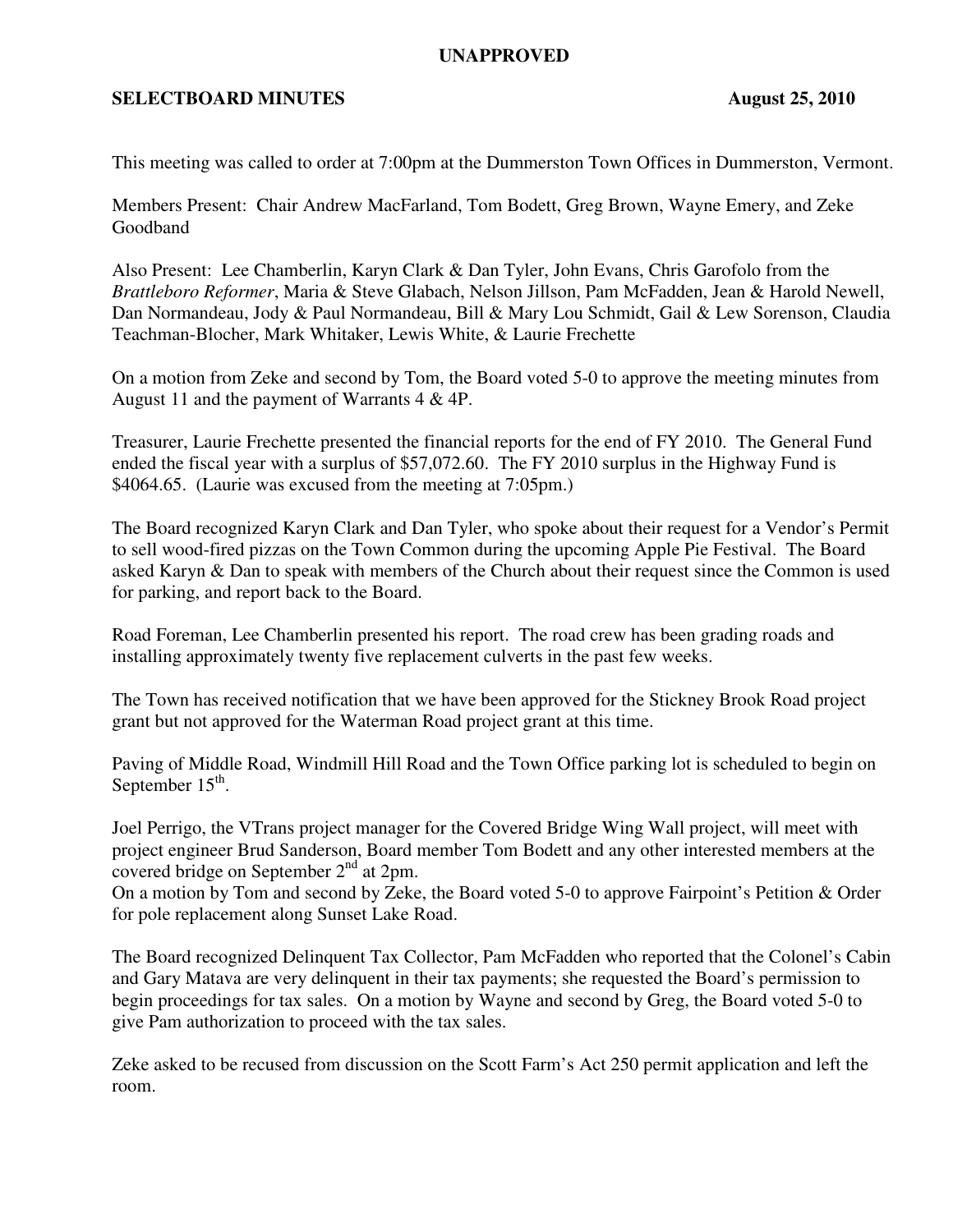## **Selectboard Minutes August 25, 2010 Page 2**

Dan Normandeau, John Evans and Jody Normandeau spoke of their various concerns about the permit application and urged the Selectboard to request party status for the Town at the upcoming Act 250 hearing. Greg clarified that the Town automatically has party status and moved that the Selectboard notify the District Environmental Commission of our intent to exercise our party status, request a postponement of the hearing until October and work with the applicant and neighbors to attempt to identify mutually agreeable conditions to a permit. Wayne seconded the motion; it passed 4-0. Zeke rejoined the Board at the table.

Tom questioned whether or not the Board should discuss and act the draft Town Plan tonight since it was warned "for discussion". It was decided to allow discussion of the plan.

Tom made the following motion: On page 20, Policy 1.1, Action Step m: Delete the word "density" in the first and last sentences. Greg seconded the motion; it passed 5-0.

Greg moved to add a sentence at the end of the Rural/Commercial section (p. 15) noting Action Step m on page 20, which refers to the corridor studies and subsequent amending of the plan and bylaws. Tom seconded the motion; it was defeated 1-4.

A joint meeting of the Planning Commission and Selectboard is scheduled for Wednesday, October 13<sup>th</sup> at 7pm in the downstairs of the Grange (if available).

On a motion by Tom and second by Wayne, the Board voted 5-0 to approve the FY 2011 Letter of Agreement for Computer Appraisal Services for the Listers' computer program.

On a motion by Tom and second by Zeke, the Board voted 5-0 to sign the 8/24/10 Certificate of Change to the 2010 Grand List.

On a motion by Zeke and second by Greg, the Board voted 5-0 to appoint John Warren to the Development Review Board, thus creating a vacancy for a DRB alternate. Laurie will post the vacancy; all letters of interest should be sent to the Selectboard no later than 3pm on September  $17<sup>th</sup>$ .

No date was set for the combined Dummerston/Newfane Selectboard meeting.

The Board of Abatement hearing for Joan McBean has been rescheduled to Wednesday, September 1<sup>st</sup> at 6:30pm.

On a motion by Tom and second by Greg, the Board voted 3-0 to sign the Dog Warrant. Zeke and Wayne abstained from the vote.

On a motion by Tom and second by Zeke, the Board voted 5-0 to recess the meeting and immediately convene as the Liquor Commission.

Tom moved to approve the Liquor Catering License application from Riverview Café for a wedding to be held at 1999 Black Mountain Road on September 25<sup>th</sup> from 5pm-12am. Greg seconded the motion; it passed 5-0.

The Liquor Commission meeting was adjourned at 9:05pm; the Selectboard reconvened and immediately entered Executive Session to discuss a real estate matter.

At 9:20pm, the Board left Executive Session with no action taken.